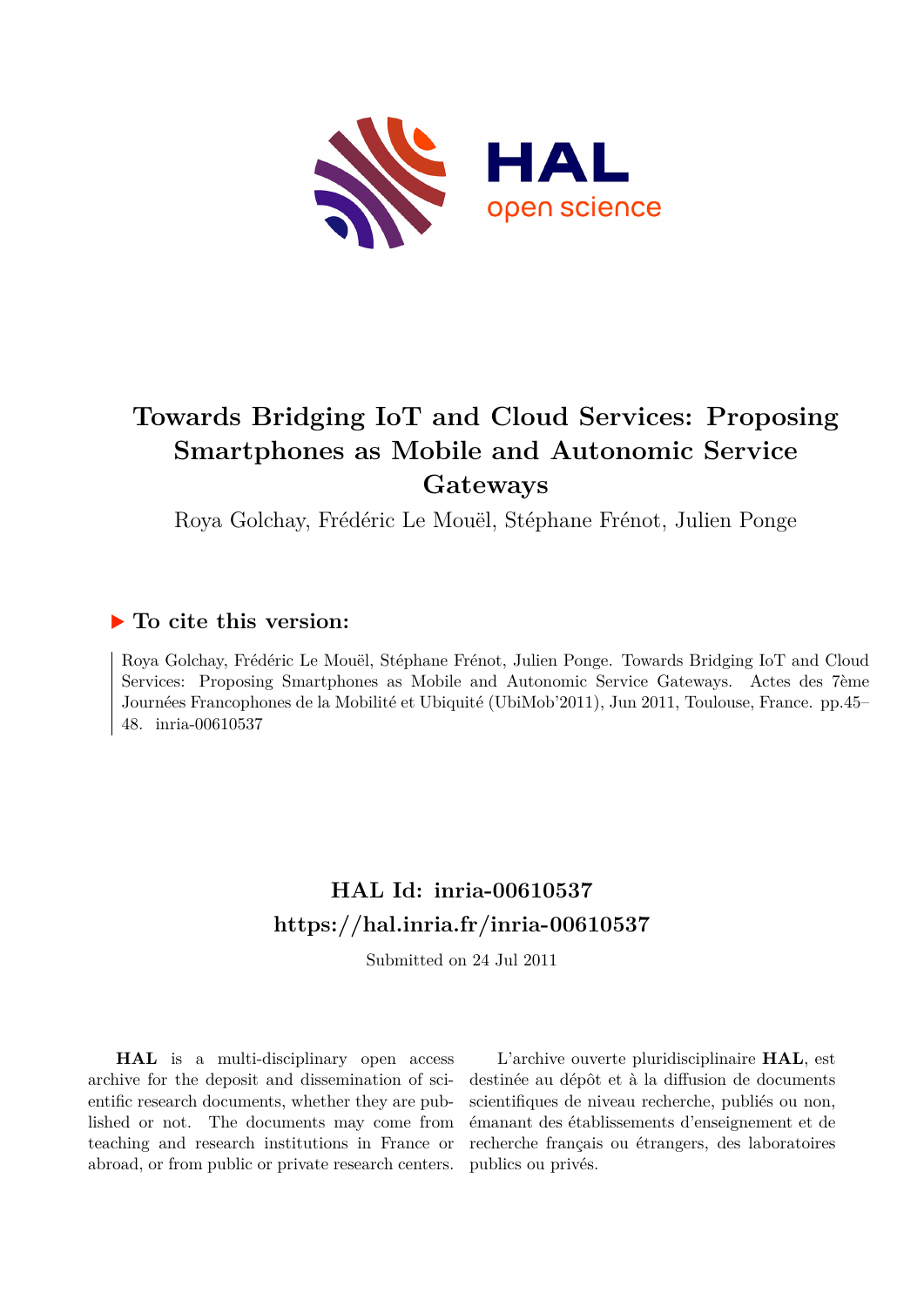## **Towards Bridging IoT and Cloud Services: Proposing Smartphones as Mobile and Autonomic Service Gateways**

Position Paper

Roya Golchay Université de Lyon, INRIA INSA-Lyon, CITI F-69621, Villeurbanne, France roya.golchay@insa-lyon.fr

Frédéric Le Mouël Université de Lyon, INRIA INSA-Lyon, CITI F-69621, Villeurbanne, France frederic.le-mouel@insalyon.fr

Julien Ponge Université de Lyon, INRIA INSA-Lyon, CITI F-69621, Villeurbanne, France julien.ponge@insa-lyon.fr

## ABSTRACT

Computing is currently getting at the same time incredibly in the small with sensors/actuators embedded in our everyday objects and also greatly in the large with data and service clouds accessible anytime, anywhere. This Internet of Things is physically closed to the user but suffers from weak run-time execution environments. Cloud Environments provide powerful data storage and computing power but can not be easily accessed and integrate the final-user contextawareness. We consider smartphones are set to become the universal interface between these two worlds. In this position paper, we propose a middleware approach where smartphones provide service gateways to bridge the gap between IoT services and Cloud services. Since smartphones are mobile gateways, they should be able to (re)configure themself according to their place, things discovered around, and their own resources such battery. Several issues are discussed: collaborative event-based context management, adaptive and opportunistic service deployment and invocation, multi-criteria (user- and performance-oriented) optimization decision algorithm.

### Categories and Subject Descriptors

C.2.1 [Computer-Communication Networks]: Network Architecture and Design—Internet of Things; C.2.4 [Computer-Communication Networks]: Distributed Systems—Cloud computing; D.2.11 [Software Engineering]: Software Architectures—Service-oriented architecture  $(SOA)$ 

#### General Terms

Algorithms,Management,Performance,Reliability

#### Keywords

Cloud Computing, Internet of Things, Service-oriented Applications, Middleware, Smart and Autonomic Gateways, Smartphone

Stéphane Frénot Université de Lyon, INRIA INSA-Lyon, CITI F-69621, Villeurbanne, France stephane.frenot@insa-lyon.fr

### 1. INTRODUCTION

Computing is currently getting at the same time incredibly in the small with sensors/actuators embedded in our everyday objects and also greatly in the large with data and service clouds accessible anytime, anywhere. This Internet of Things is physically closed to the user but suffers from weak run-time execution environments. Cloud Environments virtualize and provide powerful data storage and computing power but can not be easily accessed and integrate the finaluser context-awareness.

In parallel with these run-time environment evolutions, the service-oriented programming and architectures are also important evolutions in software engineering. These paradigms allow to easily split applications, enable a great reuse and (sometimes) handle (some) communication protocol issues. New run-time challenges are still raised especially with IoT and Cloud environments such as service deployment mechanisms, service placement, service invocation scheduling, etc.

We consider smartphones are set to become the universal interface between Internet of Things and Cloud Computing worlds, as shown in Figure 1. In this position paper, we propose a middleware approach where smartphones provide service gateways to bridge the gap between IoT services and Cloud services. Since smartphones are mobile gateways, they should be able to (re)configure themself according to their place, things discovered around, and their own resources such battery. Several issues are discussed to implement a smart and autonomic service gateway: collaborative event-based context management, adaptive and opportunis-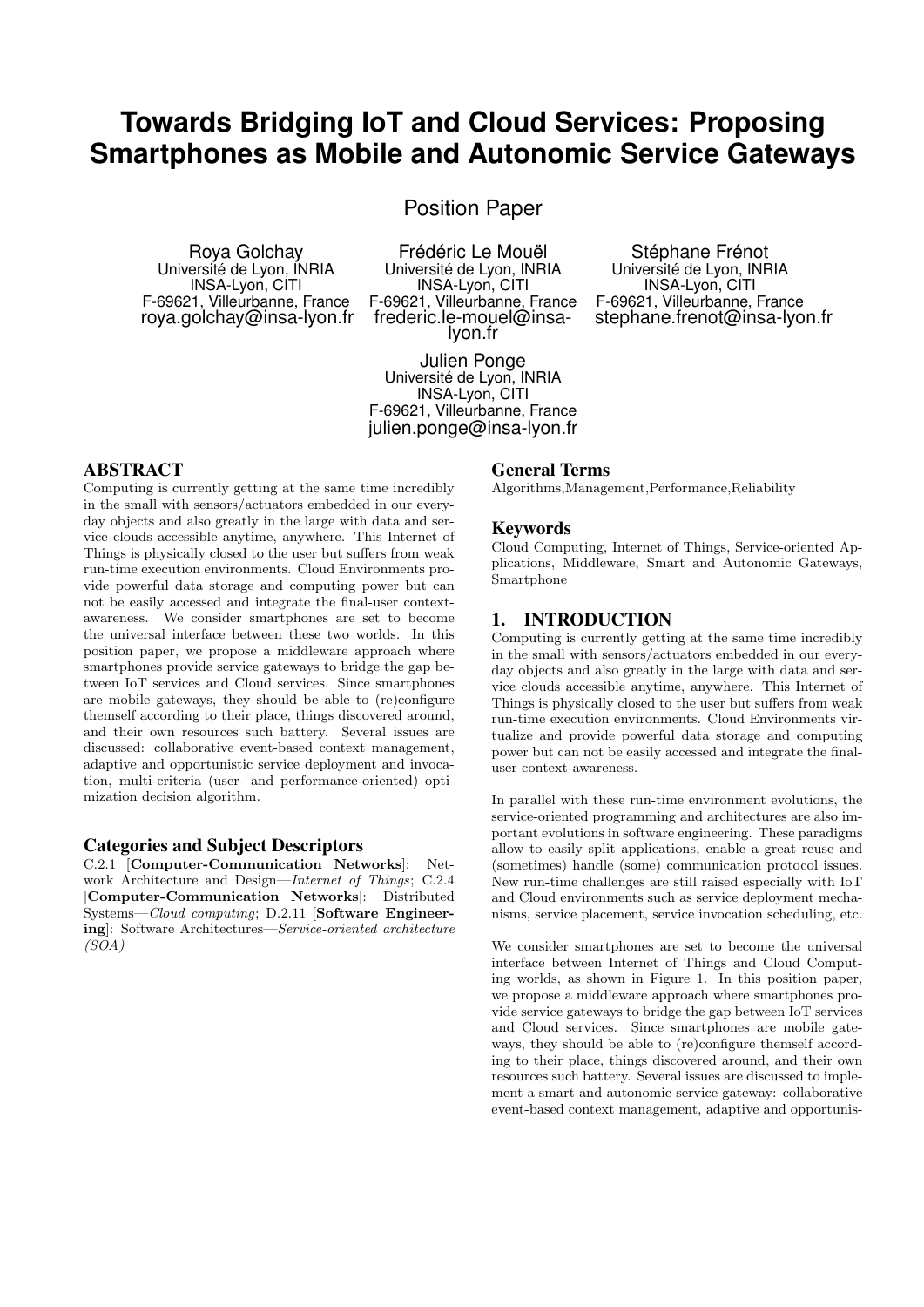#### Figure 1: Smartphone Service Gateways Bridging IoT and Cloud Services

tic service deployment and invocation, multi-criteria (userand performance-oriented) optimization decision algorithm.

The rest of this paper is organized as follow. Next section presents related works. An overview of our proposed solution is given in section 3 and smart and autonomic mechanisms are detailed in section 4. Finally the last section states our current and future works.

### 2. RELATED WORK

While talking about mobile environment the first thing that attracts attention is resource-poor devices compared with fixed stations. Mobile phones are limited in computation power, available memory and battery life. The wireless connections with different available bandwidth and probability of disconnection and reconnection are another important point in these environments. There is a considerable amount of research on how to address these mobility issues by migrating data and computation to distributed systems [12]. This issue is now raised by Internet of Things where things are even more constrained. To address the low energy power issue, [11] proposed using cloud computing. According to this article sending computation to the cloud will save energy on smart phone. The amount of saved energy is depends on the wireless bandwidth, the amount of data to be transmitted to cloud and also the application type if it is real-time data application or not. In order to use the cloud more efficiently, how to distribute the application is very important. Wishbone [13] is a system that takes a data-flow graph of operators and produces an optimal partitioning. The partitioning problem is to find a cut of data-flow graph, where its vertices are stream operators and its edges are streams. Edge and vertex weights represent bandwidth and CPU utilisation respectively. The partitioning algorithm models the program as an integer linear program that minimizes a linear combination of network bandwidth and CPU load. The notion of data-flow graph is also used in [8] where the presented middleware platform can automatically distribute different layers of an application between the phone and the cloud. In this graph the vertexes are software modules where service dependency between them represents by

the edges. The optimal cut of the graph will minimizes or maximizes the objective function that can be the end-to-end interaction time between a phone and a server, the amount of exchanged data or complete the execution in less than a predefined time. The layered architecture is also considered in [9] where presented tenet architecture for tiered sensor networks networks simplified application development. This architecture composed of two tiers: a lower tier consisting of motes, which enable flexible deployment of dense instruction, and upper tier containing fewer, relatively less constrained nodes. Another three tiers management architecture is used in [7] where a service-oriented framework is introduced to simplify the development and run-time adaptive support of autonomic pervasive applications. A middleware is proposed to serve as a framework to host autonomic home applications. A distributed resource model and management tailored for deployment of adaptive services in a mobile environment is also discussed in [1]. This research is focuses on the resources directly surrounding one mobile user. The presented distributed resource management framework is used to monitor the context and dynamically respond to changes by selecting the most appropriate application variant which called self-adaption mechanism. Although the distributed powerful resources in the cloud seems useful to cover the resource constraints of small components in Internet of Things, absence of context-awareness in the cloud make it difficult to communicate with it for the users. Several bridging approaches exist [5] but a link is required to handle communication between almost physical environment of IoT and virtual environment of the cloud.

### 3. SOLUTION OVERVIEW

We consider service-oriented applications modeled as a graph where nodes are services and vertices are service dependencies. Two service dependencies are possible: static deployment dependency and dynamic run-time invocations.

#### Figure 2: Smartphone Service Gateway - Conceptual Model

For the smartphone service gateway we propose, as shown in Figure 1, the major challenge consists in deploying, invoking, (and eventually replicating) services of an application by integrating (i) existing light-services on communicating objects from IoT, (ii) mid-services on the smartphones closer to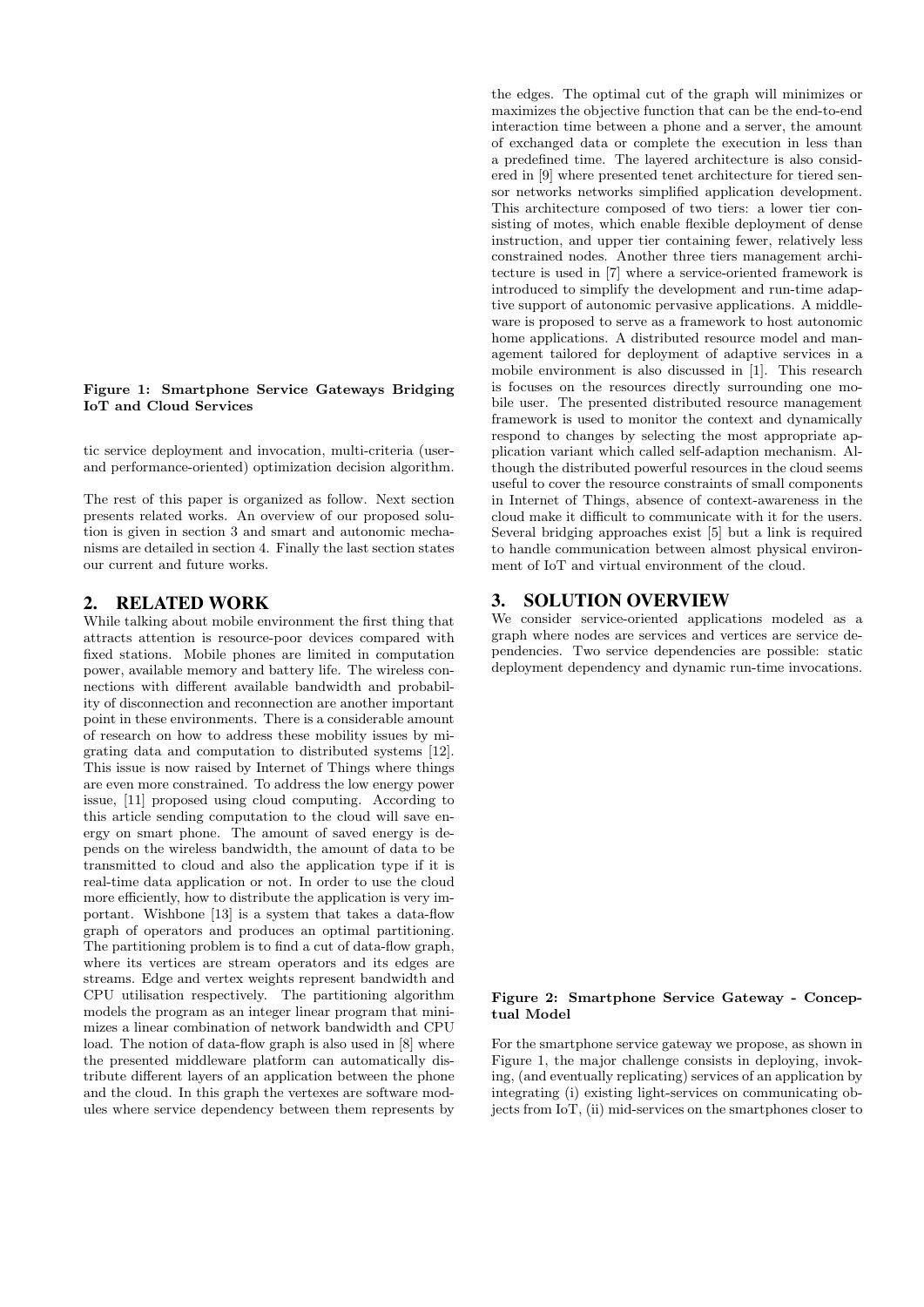the end-users, (iii) heavy-services distributed in the Cloud.

The proposed conceptual model in Figure 2 has this service graph in input, applies a multi-criteria decision algorithm and realizes deployment/invocation/(replication) actions to schedule/coordinate the service choreography. The decision algorithm takes into account different context inputs extracted from the services (size, performance, etc), from plateforms (mobility, location, etc) and from the user (preferences, profile, etc).

This process is autonomic because we think a smartphone has especially to be self-managed, without the user intervention. It is however important the decision algorithm to be user-oriented because a smartphone is really an end-user terminal. The process includes so a retro-action loop from service uses/monitoring feedbacks. This retro-action loop allows to automatically modify the user profile, to change the algorithm inputs by reannotating the service graph, or to adapt the decision algorithm it-self.

## 4. SMART AND AUTONOMIC GATEWAY MECHANISMS

After analysing the properties of autonomic systems, we propose several mechanisms implemented in a service-oriented middleware approach (cf Figure 3).

#### Figure 3: Smartphone Service Gateway - Architecture Overview

#### Aware property

1. Event-based context management: The context management is crucial in an autonomous system while these inputs are conditioning the decision. In our approach, we focus the context monitoring on services: their performance, location, mobility, etc. In very highly changing environments such as IoT and Cloud ones, to have a constantly reevaluating algorithm, we use a Listener/Event Notifier approach for each changes. Pertinently qualifying the moment to send an event is critical on a smartphone because a too active monitoring leads to a battery run off and a too passive monitoring do not produce a accurate view of the physical world. We will examine context aggregation and filtering such as in [14].

2. Collaborative services repositories: Services running on a smartphone can be available for other smartphones in vicinity. Each smartphone holds a local Repository Service that can be discovered by using different discovery protocols. Smartphones can then collaborate, for example, to use all the same service and reduce battery consumption of participants. Aimed collaborative approaches are not those of distributed systems with strong consensus or transaction problems, either are geographically-closed and short-lived collaborations with only local stability.

#### Adaptive property

3. Adaptive, delayed and opportunistic service deployment and invocation: Deployment and coordination mechanisms need to be adaptive to allow migration or call redirection according to smartphones mobility and/or disconnections. We will use a DTN communication stack implementation (Disrupted-Tolerant Network) in the Communication Service to provide ondemand deployment and most of all - spontaneous and opportunistic deployment such as in [10]. The opportunistic deployment can for instance be implemented by caching services prioritarily from well-known users or from users sharing common interests such as in Social Networks.

#### Automatic property

4. Smart multi-criteria decision algorithm: Our Service Gateway bridging several worlds - IoT, Cloud, Smartphones and End-users -, the decision algorithm implemented in the Choreography Engine Service has to consider contextual events from the physical environment such as the service location or mobility, from the virtual environment such as the service execution performances, from plateforms such as the battery level and from user such as the service use statistics. This problem of solving multiple constraints is NP-complete but several approaches seems very interesting for mobile environments such as approximation algorithms for constrained knapsack problems [6] or biologically-inspired algorithms [15, 2]. Using the feedback control loop, we will particularly enrich them with a smart learning of the user profile.

### 5. CURRENT AND FUTURE WORK

A prototype -  $AxSeL<sup>1</sup>$ , A conteXtual SErvice Loader - was implemented based on a Felix<sup>2</sup>, one Java implementation of the OSGi service-oriented specification<sup>3</sup> [3, 4]. This prototype can run on constrained devices and locally manages service-oriented application deployment according to hardware resources. It has been tested with a PDF reader application.

As immediate extensions, we will improve the prototype and focus on Smart Building domain with the INSA Lyon

<sup>&</sup>lt;sup>1</sup>http://amazones.gforge.inria.fr/, INRIA Amazones Team Forge

<sup>2</sup> http://felix.apache.org/

<sup>3</sup> http://www.osgi.org/